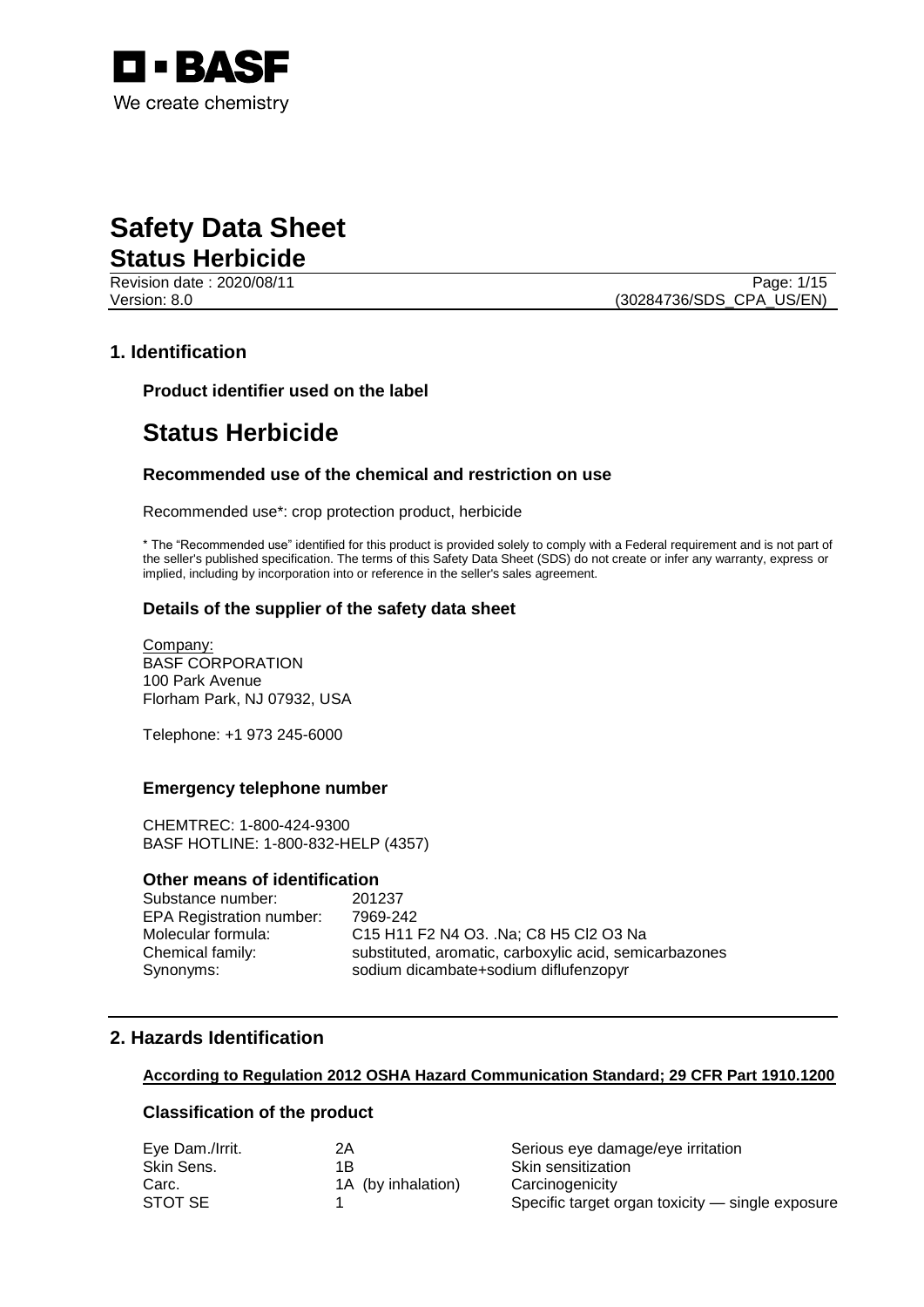## **Status Herbicide**

| Revision date: 2020/08/11<br>Version: 8.0                       | Page: 2/15<br>(30284736/SDS_CPA_US/EN)                                                                   |  |
|-----------------------------------------------------------------|----------------------------------------------------------------------------------------------------------|--|
| <b>Aquatic Acute</b><br><b>Aquatic Chronic</b>                  | 1<br>Hazardous to the aquatic environment - acute<br>1<br>Hazardous to the aquatic environment - chronic |  |
| <b>Label elements</b>                                           |                                                                                                          |  |
| Pictogram:                                                      |                                                                                                          |  |
| Signal Word:<br>Danger                                          |                                                                                                          |  |
| <b>Hazard Statement:</b>                                        |                                                                                                          |  |
| H319                                                            | Causes serious eye irritation.                                                                           |  |
| H317                                                            | May cause an allergic skin reaction.                                                                     |  |
| H350                                                            | May cause cancer by inhalation.                                                                          |  |
| H370                                                            | Causes damage to organs (Central nervous system, Optic nerve).                                           |  |
| H400                                                            | Very toxic to aquatic life.                                                                              |  |
| H410                                                            | Very toxic to aquatic life with long lasting effects.                                                    |  |
| Precautionary Statements (Prevention):<br>P280                  | Wear protective gloves, protective clothing and eye protection or face<br>protection.                    |  |
| P <sub>201</sub>                                                | Obtain special instructions before use.                                                                  |  |
| P273                                                            | Avoid release to the environment.                                                                        |  |
| P260                                                            | Do not breathe dust/gas/mist/vapours.                                                                    |  |
| P <sub>202</sub>                                                | Do not handle until all safety precautions have been read and<br>understood.                             |  |
| P270                                                            | Do not eat, drink or smoke when using this product.                                                      |  |
| P <sub>264</sub>                                                | Wash contaminated body parts thoroughly after handling.                                                  |  |
| P272                                                            | Contaminated work clothing should not be allowed out of the workplace.                                   |  |
| Precautionary Statements (Response):                            |                                                                                                          |  |
| $P305 + P351 + P338$                                            | IF IN EYES: Rinse cautiously with water for several minutes. Remove                                      |  |
|                                                                 | contact lenses, if present and easy to do. Continue rinsing.                                             |  |
| $P308 + P311$                                                   | IF exposed or concerned: Call a POISON CENTER or physician.                                              |  |
| P303 + P352                                                     | IF ON SKIN (or hair): Wash with plenty of soap and water.                                                |  |
| P391                                                            | Collect spillage.                                                                                        |  |
| P362 + P364                                                     | Take off contaminated clothing and wash it before reuse.                                                 |  |
| P337 + P311                                                     | If eye irritation persists: Call a POISON CENTER or physician.                                           |  |
| Precautionary Statements (Storage):<br>P405<br>Store locked up. |                                                                                                          |  |
| Precautionary Statements (Disposal):<br>P501                    | Dispose of contents and container to hazardous or special waste<br>collection point.                     |  |

## **Hazards not otherwise classified**

Labeling of special preparations (GHS):

The following percentage of the mixture consists of components(s) with unknown hazards regarding the acute toxicity: 12 % dermal

The following percentage of the mixture consists of components(s) with unknown hazards regarding the acute toxicity: 4 % oral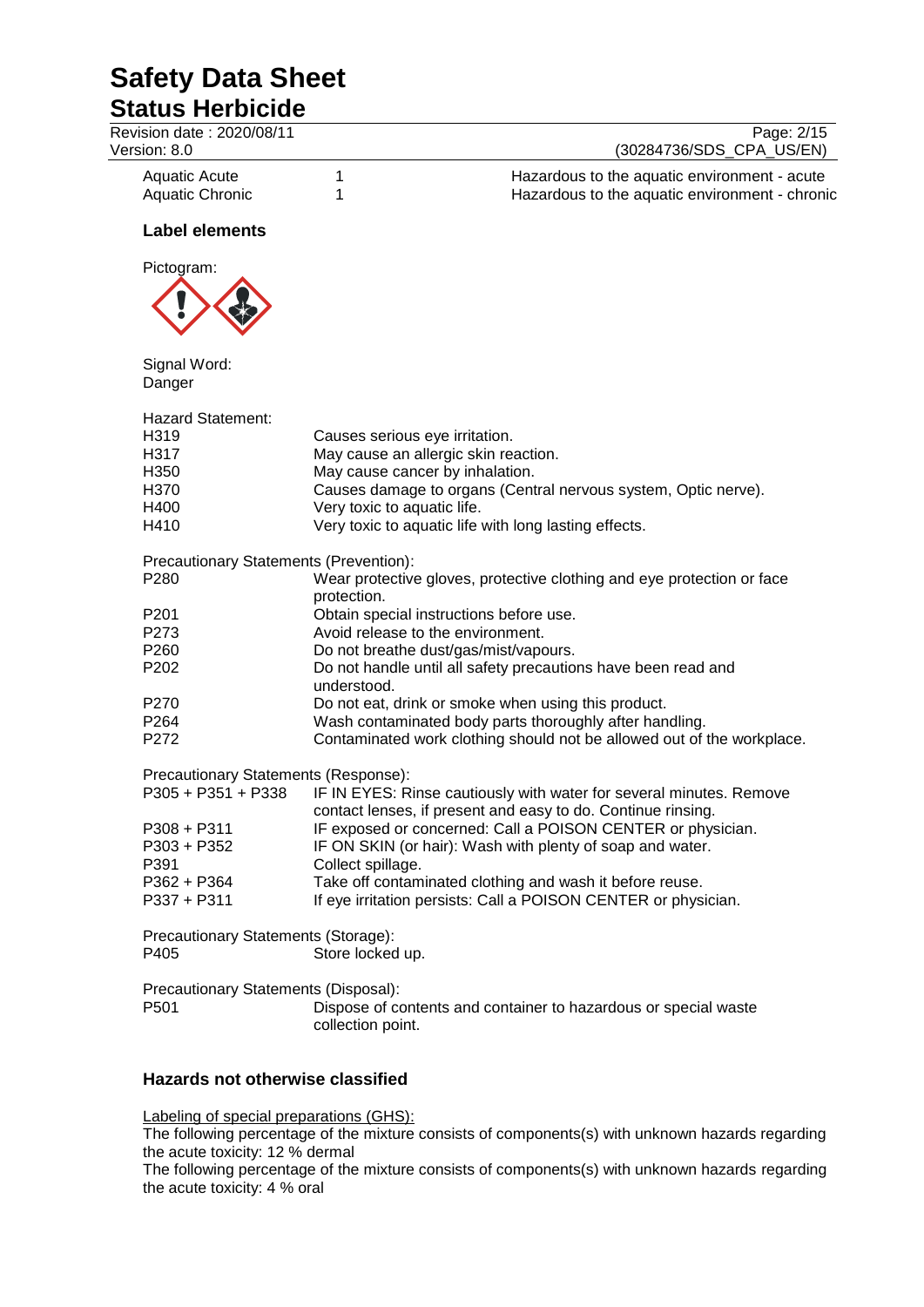## **Safety Data Sheet Status Herbicide**

Revision date : 2020/08/11 Page: 3/15<br>
Version: 8.0 (30284736/SDS CPA US/EN)

(30284736/SDS\_CPA\_US/EN)

The following percentage of the mixture consists of components(s) with unknown hazards regarding the acute toxicity: 9 % Inhalation - dust

This product is not combustible in the form in which it is shipped by the manufacturer, but may form a combustible dust through downstream activities (e.g. grinding, pulverizing) that reduce its particle size.

## **3. Composition / Information on Ingredients**

### **According to Regulation 2012 OSHA Hazard Communication Standard; 29 CFR Part 1910.1200**

3-Pyridinecarboxylic acid, 2-(1-((((3,5-difluorophenyl)amino)carbonyl) hydrazono)ethyl)-, monosodium salt CAS Number: 109293-98-3 Content (W/W): 17.1 % Synonym: No data available.

Sodium salt of dicamba CAS Number: 1982-69-0

Content (W/W): 44.0 % Synonym: Sodium salt of 3,6-dichloro-o-anisic acid

### Methanol

CAS Number: 67-56-1 Content (W/W): < 3.0% Synonym: Methyl alcohol

3-Isoxazolecarboxylic acid, 4,5-dihydro-5,5-diphenyl-, ethyl ester CAS Number: 163520-33-0 Content (W/W): 5.0 - 10.0% Synonym: No data available.

### Diatomaceous Earth

CAS Number: 61790-53-2 Content (W/W): 5.0 - 10.0% Synonym: No data available.

Quartz (SiO2) CAS Number: 14808-60-7

Content (W/W): 0.1 - 1.0% Synonym: Silicon dioxide

## **4. First-Aid Measures**

### **Description of first aid measures**

### **General advice:**

Remove contaminated clothing.

### **If inhaled:**

Keep patient calm, remove to fresh air, seek medical attention.

#### **If on skin:**

Wash thoroughly with soap and water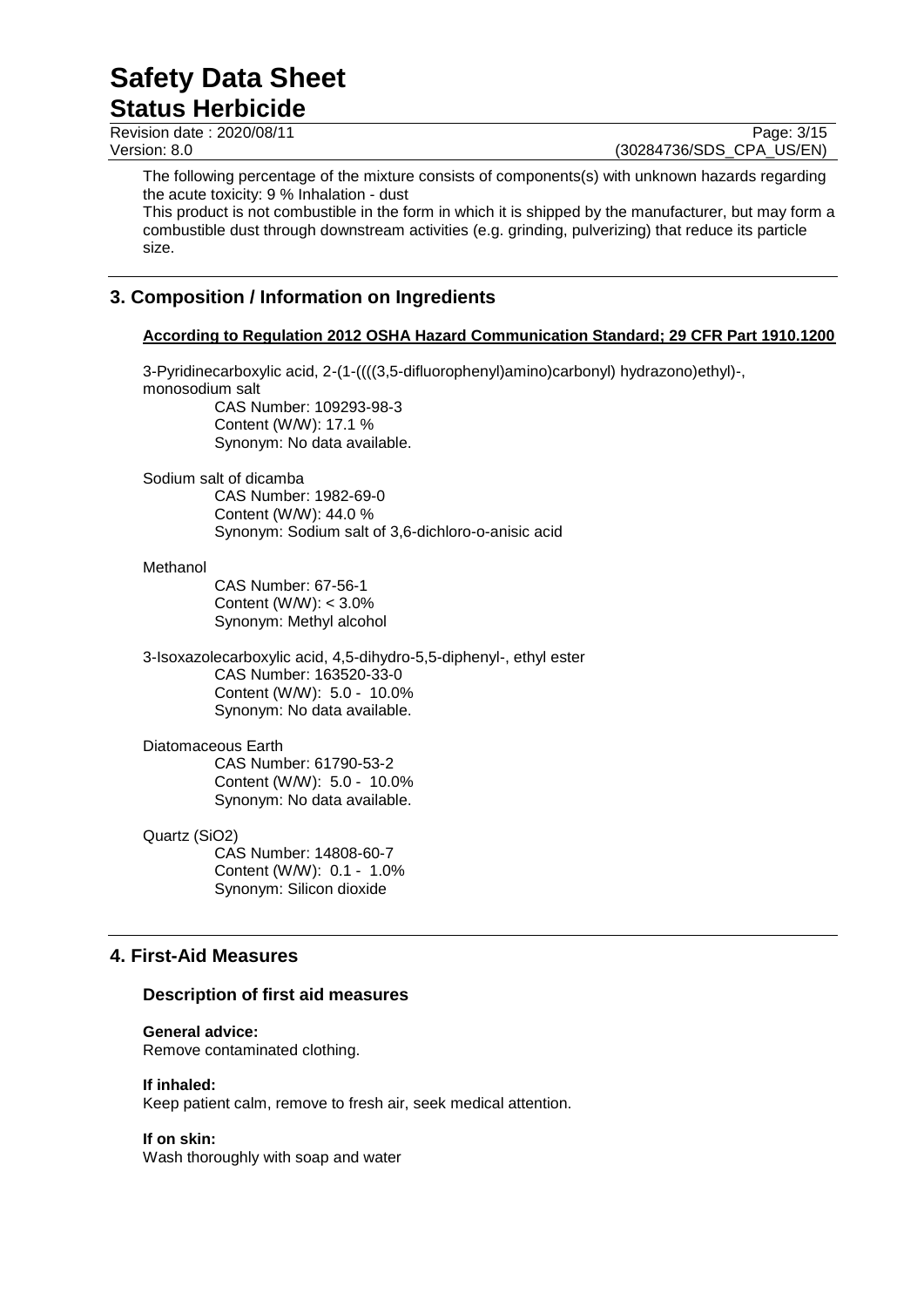## **Status Herbicide**

Revision date : 2020/08/11 Page: 4/15<br>
Version: 8.0 (30284736/SDS CPA US/EN) (30284736/SDS\_CPA\_US/EN)

#### **If in eyes:**

Wash affected eyes for at least 15 minutes under running water with eyelids held open, consult an eye specialist.

#### **If swallowed:**

Immediately rinse mouth and then drink 200-300 ml of water, seek medical attention.

### **Most important symptoms and effects, both acute and delayed**

Symptoms: Information, i.e. additional information on symptoms and effects may be included in the GHS labeling phrases available in Section 2 and in the Toxicological assessments available in Section 11., (Further) symptoms and / or effects are not known so far

### **Indication of any immediate medical attention and special treatment needed**

Note to physician

Treatment: Treat according to symptoms (decontamination, vital functions), no known specific antidote.

## **5. Fire-Fighting Measures**

### **Extinguishing media**

Suitable extinguishing media: foam, dry powder, carbon dioxide, water spray

### **Special hazards arising from the substance or mixture**

Hazards during fire-fighting:

carbon monoxide, carbon dioxide, nitrogen oxide, nitrogen dioxide, Chloride, Fluoride, Hydrogen chloride, hydrogen fluoride, halogenated hydrocarbons, To be archived: Hydrocarbons, If product is heated above decomposition temperature, toxic vapours will be released. The substances/groups of substances mentioned can be released if the product is involved in a fire.

#### **Advice for fire-fighters**

Protective equipment for fire-fighting: Wear self-contained breathing apparatus and chemical-protective clothing.

#### **Further information:**

Evacuate area of all unnecessary personnel. Contain contaminated water/firefighting water. Do not allow to enter drains or waterways. Dusty conditions may ignite explosively in the presence of an ignition source causing flash fire.

## **6. Accidental release measures**

Further accidental release measures:

Avoid dispersal of dust in the air (i.e., clearing dust surfaces with compressed air). Avoid the formation and build-up of dust - danger of dust explosion. Dust in sufficient concentration can result in an explosive mixture in air. Handle to minimize dusting and eliminate open flame and other sources of ignition.

### **Personal precautions, protective equipment and emergency procedures**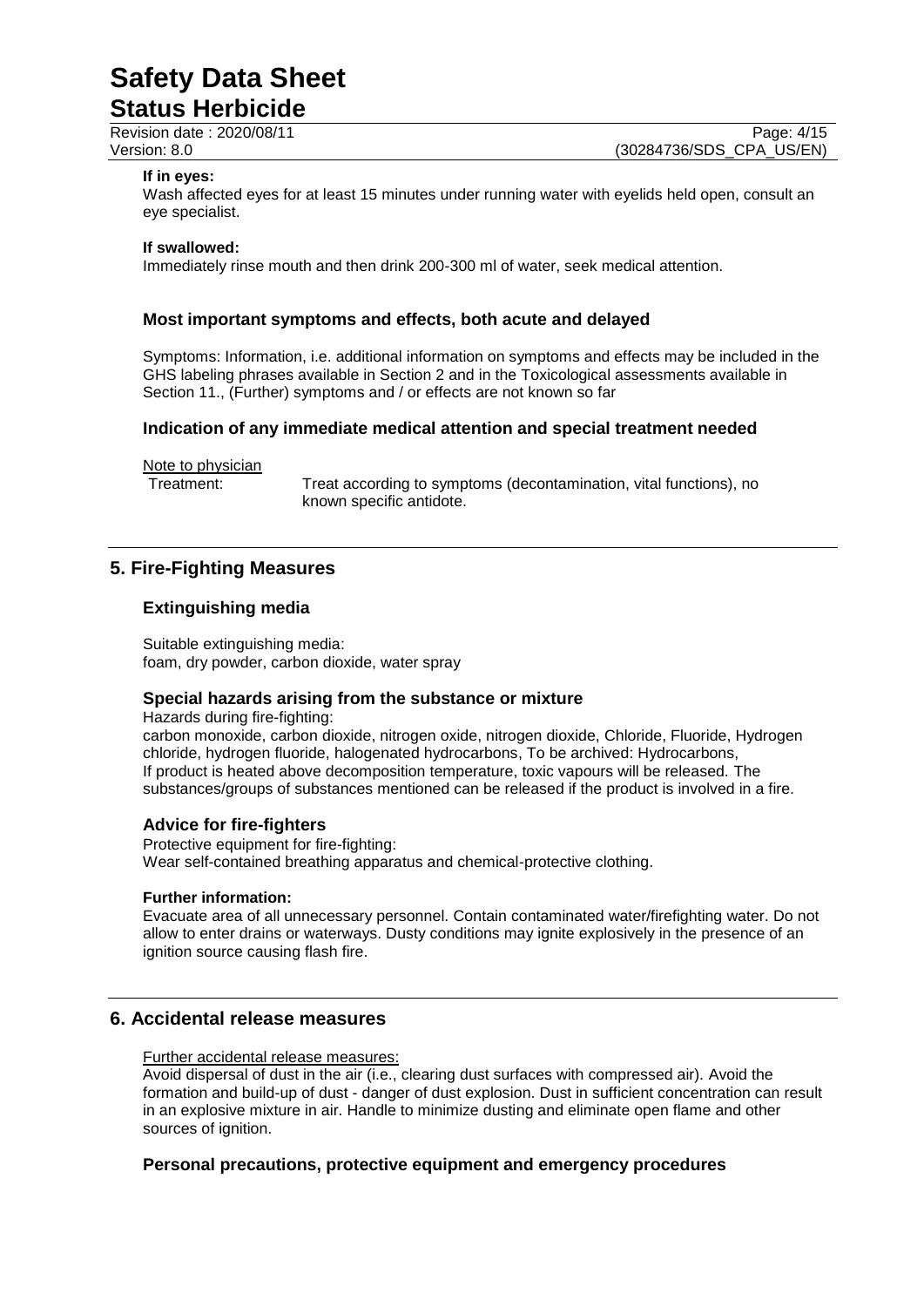## **Status Herbicide**

Revision date : 2020/08/11 Page: 5/15<br>
Version: 8.0 (30284736/SDS CPA US/EN)

(30284736/SDS\_CPA\_US/EN)

Take appropriate protective measures. Clear area. Shut off source of leak only under safe conditions. Extinguish sources of ignition nearby and downwind. Ensure adequate ventilation. Wear suitable personal protective clothing and equipment.

## **Environmental precautions**

Do not discharge into the subsoil/soil. Do not discharge into drains/surface waters/groundwater. Contain contaminated water/firefighting water.

### **Methods and material for containment and cleaning up**

Dike spillage. Pick up with suitable absorbent material. Place into suitable containers for reuse or disposal in a licensed facility. Spilled substance/product should be recovered and applied according to label rates whenever possible. If application of spilled substance/product is not possible, then spills should be contained, solidified, and placed in suitable containers for disposal. After decontamination, spill area can be washed with water. Collect wash water for approved disposal.

## **7. Handling and Storage**

## **Precautions for safe handling**

RECOMMENDATIONS ARE FOR MANUFACTURING, COMMERCIAL BLENDING, AND PACKAGING WORKERS. PESTICIDE APPLICATORS & WORKERS must refer to the Product Label and Directions for Use attached to the product for Agricultural Use Requirements in accordance with the EPA Worker Protection Standard 40 CFR part 170. Ensure adequate ventilation. Provide good ventilation of working area (local exhaust ventilation if necessary). Keep away from sources of ignition - No smoking. Keep container tightly sealed. Protect contents from the effects of light. Protect against heat. Protect from air. Handle and open container with care. Do not open until ready to use. Once container is opened, content should be used as soon as possible. Avoid aerosol formation. Avoid dust formation. Provide means for controlling leaks and spills. Do not return residues to the storage containers. Follow label warnings even after container is emptied. The substance/ product may be handled only by appropriately trained personnel. Avoid all direct contact with the substance/product. Avoid contact with the skin, eyes and clothing. Avoid inhalation of dusts/mists/vapours. Wear suitable personal protective clothing and equipment.

### Protection against fire and explosion:

The relevant fire protection measures should be noted. Fire extinguishers should be kept handy. Avoid all sources of ignition: heat, sparks, open flame. Sources of ignition should be kept well clear. Avoid extreme heat. Keep away from oxidizable substances. Electrical equipment should conform to national electric code. Ground all transfer equipment properly to prevent electrostatic discharge. Electrostatic discharge may cause ignition. Avoid dust formation. Dust in sufficient concentration can result in an explosive mixture in air. Handle to minimize dusting and eliminate open flame and other sources of ignition. Routine housekeeping should be instituted to ensure that dusts do not accumulate on surfaces. Dry powders can build static electricity charges when subjected to the friction of transfer and mixing operations. Provide adequate precautions, such as electrical grounding and bonding, or inert atmospheres. Refer to NFPA 654, Standard for the Prevention of Fire and Dust Explosions from the Manufacturing, Processing, and Handling of Combustible Particulate Solids (2013 Edition) for safe handling.

### **Conditions for safe storage, including any incompatibilities**

Segregate from incompatible substances. Segregate from foods and animal feeds. Segregate from textiles and similar materials.

Further information on storage conditions: Keep only in the original container in a cool, dry, wellventilated place away from ignition sources, heat or flame. Protect containers from physical damage. Protect against contamination. The authority permits and storage regulations must be observed. Protect from temperatures above: 40 °C

Changes in the properties of the product may occur if substance/product is stored above indicated temperature for extended periods of time.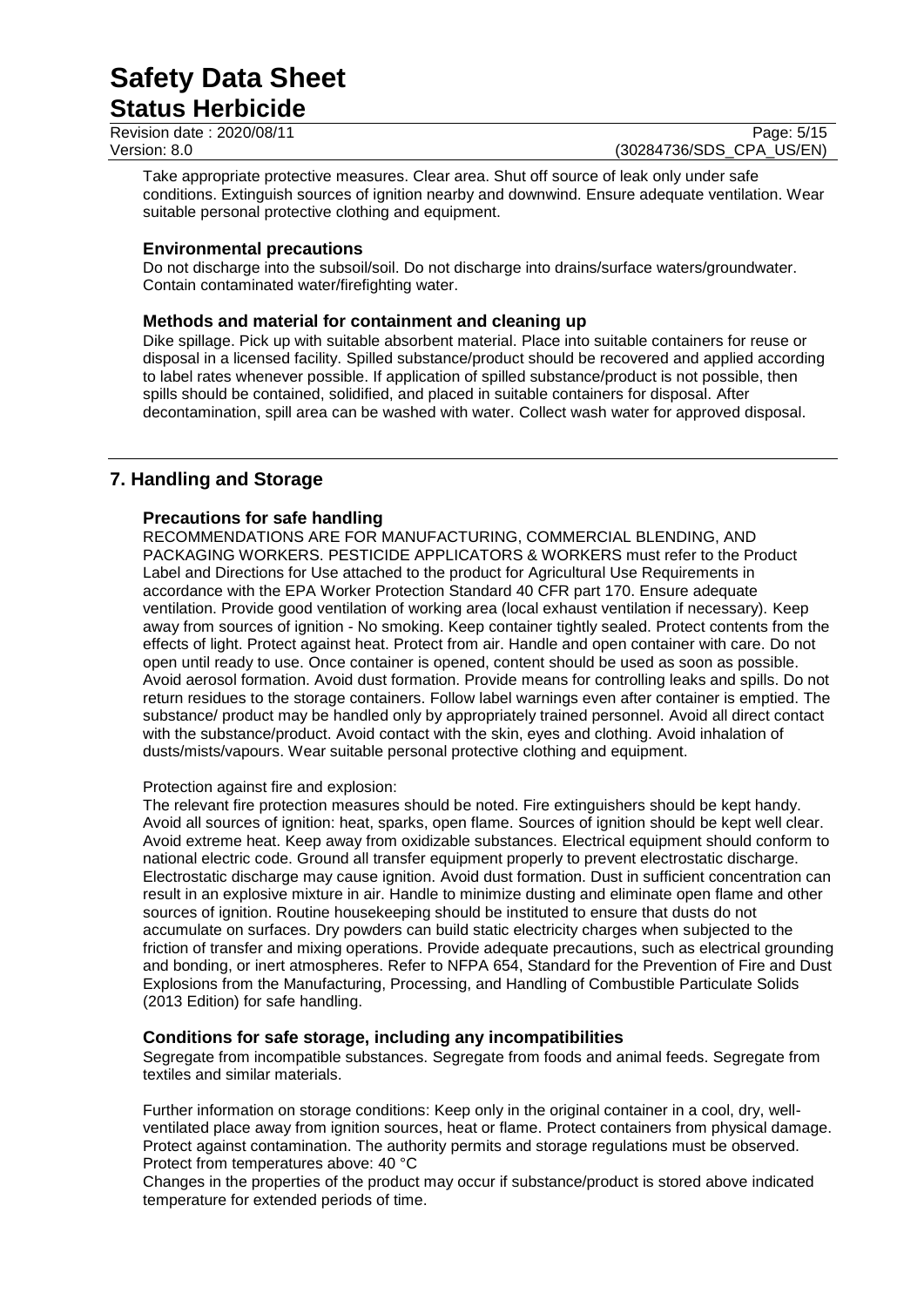## **Status Herbicide**

## **8. Exposure Controls/Personal Protection**

**Users of a pesticidal product should refer to the product label for personal protective equipment requirements.**

#### **Advice on system design:**

Whenever possible, engineering controls should be used to minimize the need for personal protective equipment. It is recommended that all dust control equipment such as local exhaust ventilation and material transport systems involved in handling of this product contain explosion relief vents or an explosion suppression system or an oxygen deficient environment. Ensure that dusthandling systems (such as exhaust ducts, dust collectors, vessels, and processing equipment) are designed in a manner to prevent the escape of dust into the work area (i.e., there is no leakage from the equipment). Use only appropriately classified electrical equipment and powered industrial trucks.

#### **Personal protective equipment**

#### **RECOMMENDATIONS FOR MANUFACTURING, COMMERCIAL BLENDING, AND PACKAGING WORKERS:**

#### **Respiratory protection:**

Wear respiratory protection if ventilation is inadequate. Wear a NIOSH-certified (or equivalent) TC23C Chemical/Mechanical type filter system to remove a combination of particles, gas and vapours. For situations where the airborne concentrations may exceed the level for which an air purifying respirator is effective, or where the levels are unknown or Immediately Dangerous to Life or Health (IDLH), use NIOSH-certified full facepiece pressure demand self-contained breathing apparatus (SCBA) or a full facepiece pressure demand supplied-air respirator (SAR) with escape provisions.

#### **Hand protection:**

Chemical resistant protective gloves, Protective glove selection must be based on the user's assessment of the workplace hazards.

#### **Eye protection:**

Safety glasses with side-shields. Tightly fitting safety goggles (chemical goggles). Wear face shield if splashing hazard exists.

#### **Body protection:**

Body protection must be chosen depending on activity and possible exposure, e.g. head protection, apron, protective boots, chemical-protection suit.

#### **General safety and hygiene measures:**

Wear long sleeved work shirt and long work pants in addition to other stated personal protective equipment. Work place should be equipped with a shower and an eye wash. Handle in accordance with good industrial hygiene and safety practice. Personal protective equipment should be decontaminated prior to reuse. Gloves must be inspected regularly and prior to each use. Replace if necessary (e.g. pinhole leaks). Take off immediately all contaminated clothing. Store work clothing separately. Hands and/or face should be washed before breaks and at the end of the shift. No eating, drinking, smoking or tobacco use at the place of work. Keep away from food, drink and animal feeding stuffs.

## **9. Physical and Chemical Properties**

Form: solid, granules Odour: characteristic Odour threshold: Not determined due to potential health hazard by inhalation.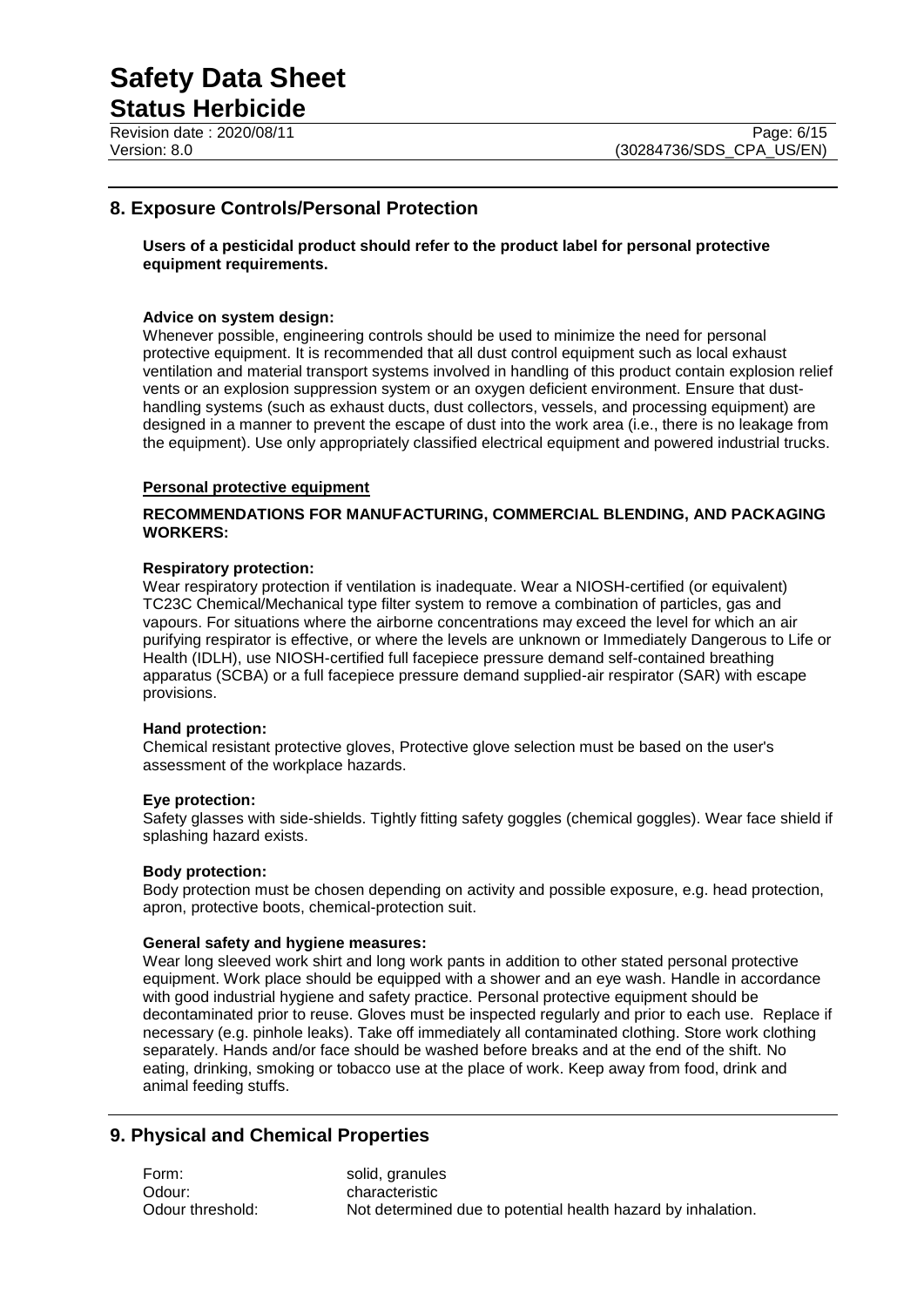## **Status Herbicide**

Revision date : 2020/08/11 Page: 7/15 Version: 8.0 (30284736/SDS\_CPA\_US/EN)

|                                        | Colour:<br>pH value:                          | light brown<br>approx. 6.5 - 8.5                                              |
|----------------------------------------|-----------------------------------------------|-------------------------------------------------------------------------------|
|                                        | Melting point:                                | $(1\%$ (m), 25 °C)<br>The substance / product                                 |
|                                        |                                               | decomposes therefore not<br>determined., not applicable                       |
|                                        | Boiling point:                                | The product is a non-volatile solid.,<br>not applicable                       |
|                                        | Flash point:                                  | not applicable, the product is a solid                                        |
|                                        | Flammability:                                 | Product is combustible.                                                       |
|                                        | Lower explosion limit:                        | As a result of our experience with this                                       |
|                                        |                                               | product and our knowledge of its                                              |
|                                        |                                               | composition we do not expect any                                              |
|                                        |                                               | hazard as long as the product is used<br>appropriately and in accordance with |
|                                        |                                               | the intended use.                                                             |
|                                        | Upper explosion limit:                        | As a result of our experience with this                                       |
|                                        |                                               | product and our knowledge of its                                              |
|                                        |                                               | composition we do not expect any                                              |
|                                        |                                               | hazard as long as the product is used                                         |
|                                        |                                               | appropriately and in accordance with                                          |
|                                        |                                               | the intended use.                                                             |
|                                        | Autoignition:                                 | not applicable                                                                |
|                                        | Vapour pressure:                              | negligible                                                                    |
|                                        | Bulk density:                                 | 0.717 kg/l                                                                    |
|                                        |                                               | (25 °C)<br>5.9837 Lb/USg                                                      |
|                                        | Vapour density:                               | not applicable                                                                |
|                                        | Information on: sodium 3,6-dichloro-o-anisate |                                                                               |
| Partitioning coefficient n-<br>$-1.88$ |                                               |                                                                               |
|                                        | octanol/water (log Pow):                      |                                                                               |
|                                        | Information on: Sodium Diflufenzopyr          |                                                                               |
|                                        | Partitioning coefficient n-                   | 0.037                                                                         |
|                                        | octanol/water (log Pow):                      | (20 °C)                                                                       |
|                                        | Information on: isoxadifen-ethyl              |                                                                               |
|                                        | Partitioning coefficient n-                   | 3.8                                                                           |
|                                        | octanol/water (log Pow):                      |                                                                               |
|                                        | Self-ignition                                 | not determined                                                                |
|                                        | temperature:                                  |                                                                               |
|                                        | Thermal decomposition:                        | carbon monoxide, carbon dioxide, nitrogen oxide, nitrogen                     |
|                                        |                                               | dioxide, Fluoride, Chloride, hydrogen fluoride, Hydrogen                      |
|                                        |                                               | chloride, halogenated hydrocarbons, To be archived:<br>Hydrocarbons           |
|                                        |                                               | Stable at ambient temperature. If product is heated above                     |
|                                        |                                               | decomposition temperature toxic vapours may be released.                      |
|                                        | Viscosity, dynamic:                           | not applicable, the product is a solid                                        |
|                                        | Solubility in water:                          | dispersible                                                                   |
|                                        | Evaporation rate:                             | not applicable                                                                |
|                                        | Other Information:                            | If necessary, information on other physical and chemical                      |
|                                        |                                               | parameters is indicated in this section.                                      |

## **10. Stability and Reactivity**

### **Reactivity**

No hazardous reactions if stored and handled as prescribed/indicated.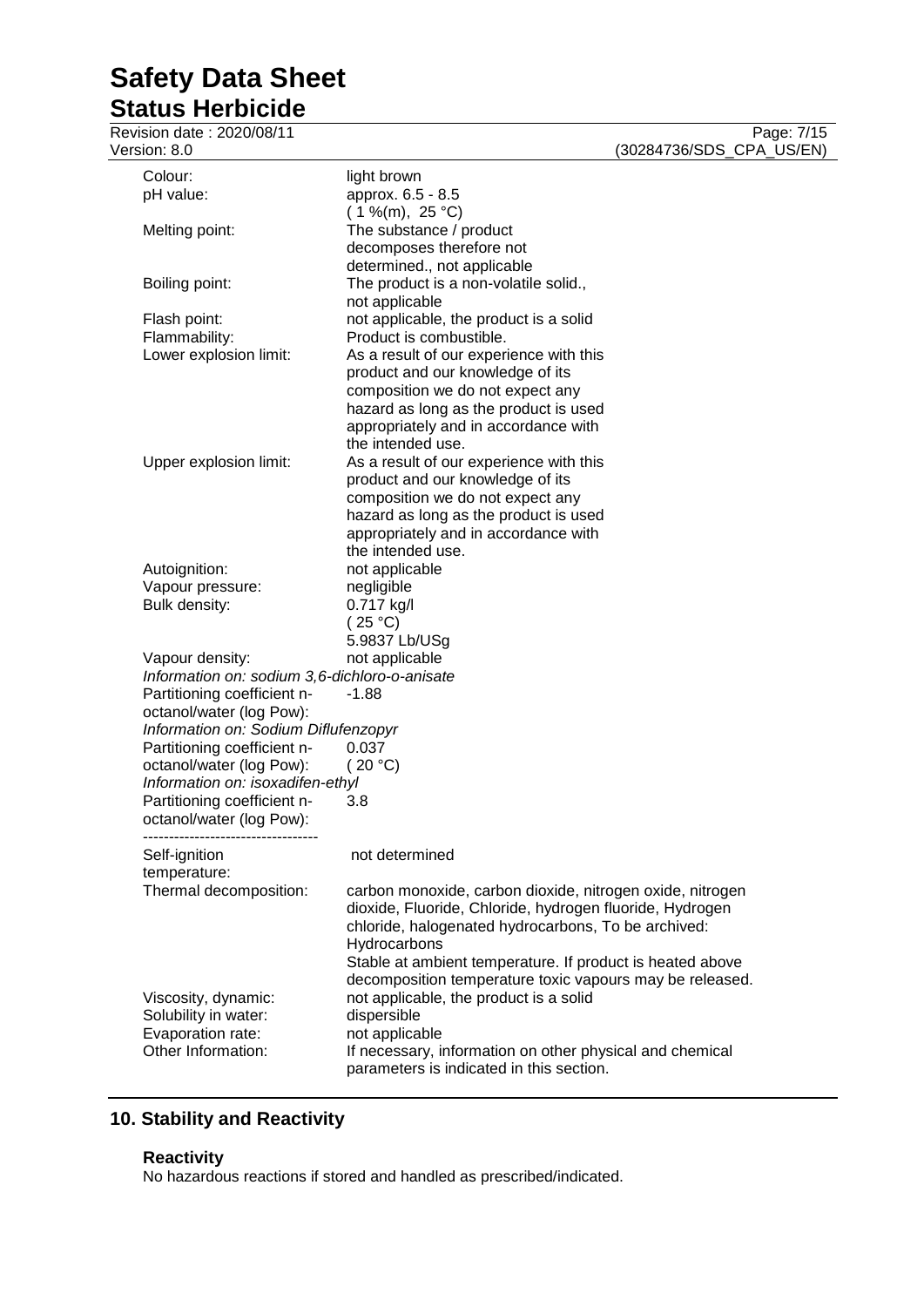## **Status Herbicide**

Corrosion to metals: Corrosive effects to metal are not anticipated.

Oxidizing properties: Not an oxidizer.

## **Chemical stability**

The product is stable if stored and handled as prescribed/indicated.

## **Possibility of hazardous reactions**

The product is chemically stable. Hazardous polymerization will not occur. No hazardous reactions if stored and handled as prescribed/indicated.

## **Conditions to avoid**

Avoid all sources of ignition: heat, sparks, open flame. Avoid prolonged storage. Avoid electro-static discharge. Avoid contamination. Avoid prolonged exposure to extreme heat. Avoid extreme temperatures. This product may form an explosive mixture if: 1. the dust is suspended in the atmosphere as a dust cloud AND 2. the concentration of the dust is above the lower explosion limit (LEL) AND 3. the limiting oxygen concentration (LOC) is exceeded.

## **Incompatible materials**

strong acids, strong oxidizing agents, strong bases

## **Hazardous decomposition products**

Decomposition products:

Hazardous decomposition products: No hazardous decomposition products if stored and handled as prescribed/indicated., Prolonged thermal loading can result in products of degradation being given off.

### Thermal decomposition:

Possible thermal decomposition products:

carbon monoxide, carbon dioxide, nitrogen oxide, nitrogen dioxide, Fluoride, Chloride, hydrogen fluoride, Hydrogen chloride, halogenated hydrocarbons, To be archived: Hydrocarbons Stable at ambient temperature. If product is heated above decomposition temperature toxic vapours may be released.

## **11. Toxicological information**

### **Primary routes of exposure**

Routes of entry for solids and liquids are ingestion and inhalation, but may include eye or skin contact. Routes of entry for gases include inhalation and eye contact. Skin contact may be a route of entry for liquefied gases.

## **Acute Toxicity/Effects**

### Acute toxicity

Assessment of acute toxicity: Slightly toxic after single ingestion. Slightly toxic after short-term skin contact. Relatively nontoxic after short-term inhalation.

**Oral** Type of value: LD50 Species: rat Value: > 2,000 mg/kg No mortality was observed.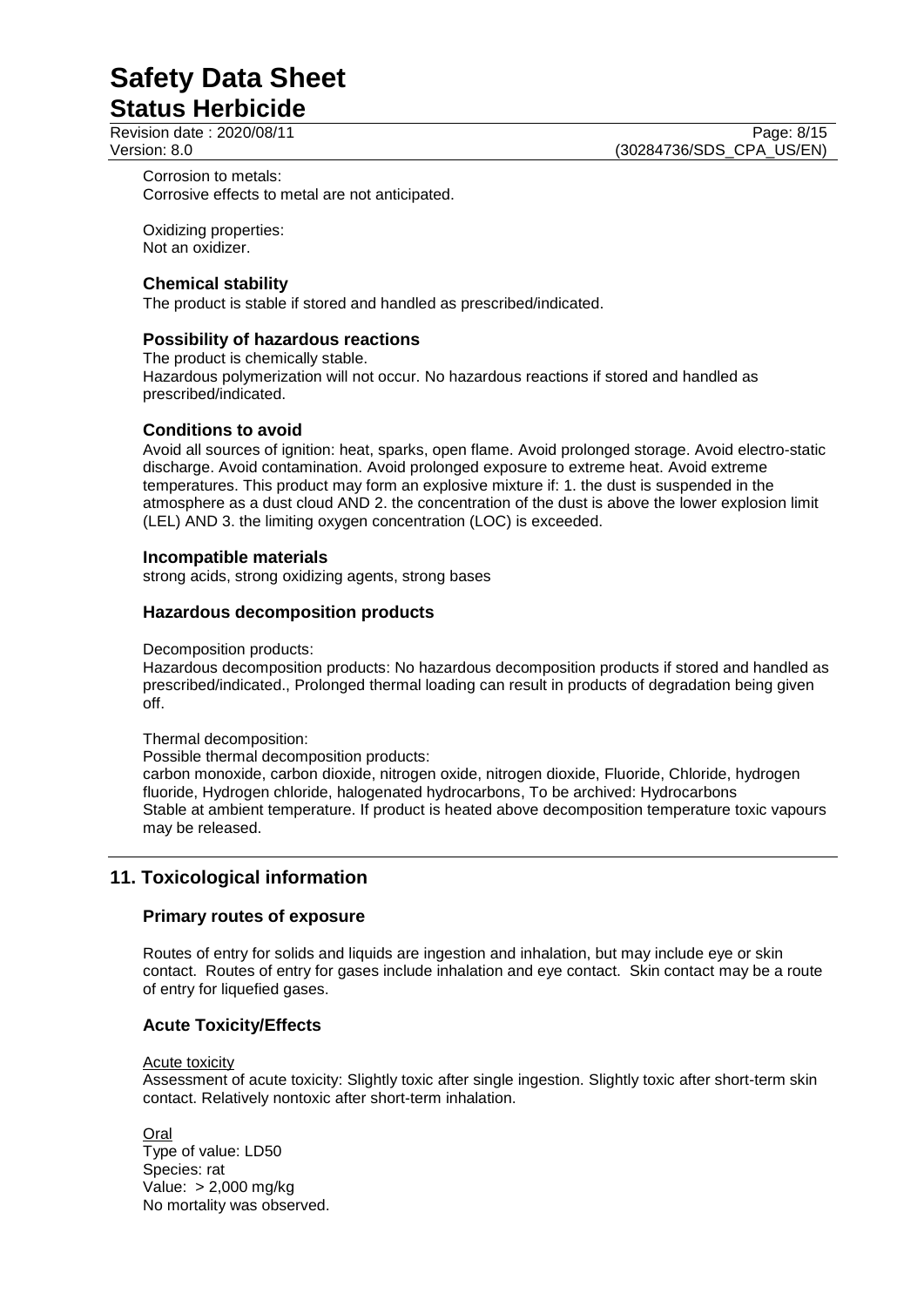## **Status Herbicide**

**Inhalation** Type of value: LC50 Species: rat Value: > 5.3 mg/l

Dermal Type of value: LD50 Species: rat Value: > 2,000 mg/kg No mortality was observed.

Assessment other acute effects

Assessment of STOT single: Based on the available information there is no specific target organ toxicity to be expected after a single exposure.

The product has not been tested. The statement has been derived from the properties of the individual components.

#### Irritation / corrosion

Assessment of irritating effects: May cause moderate but temporary irritation to the eyes. May cause moderate irritation to the skin.

Skin Species: rabbit May cause moderate irritation to the skin.

**Eye** Species: rabbit May cause moderate but temporary irritation to the eyes.

Sensitization Assessment of sensitization: Caused skin sensitization in animal studies.

Species: guinea pig Caused skin sensitization in animal studies.

### **Chronic Toxicity/Effects**

Repeated dose toxicity

Assessment of repeated dose toxicity: The product has not been tested. The statement has been derived from the properties of the individual components.

#### *Information on: crystalline silica*

*Assessment of repeated dose toxicity: This product may contain greater than 0.1% crystalline silica. Repeated exposure to high concentrations results in silicosis, a lung disease characterized by coughing, difficult breathing, wheezing, scarring of the lungs, and repeated, non-specific chest illnesses.*

----------------------------------

#### Genetic toxicity

Assessment of mutagenicity: The product has not been tested. The statement has been derived from the properties of the individual components. Mutagenicity tests revealed no genotoxic potential.

#### **Carcinogenicity**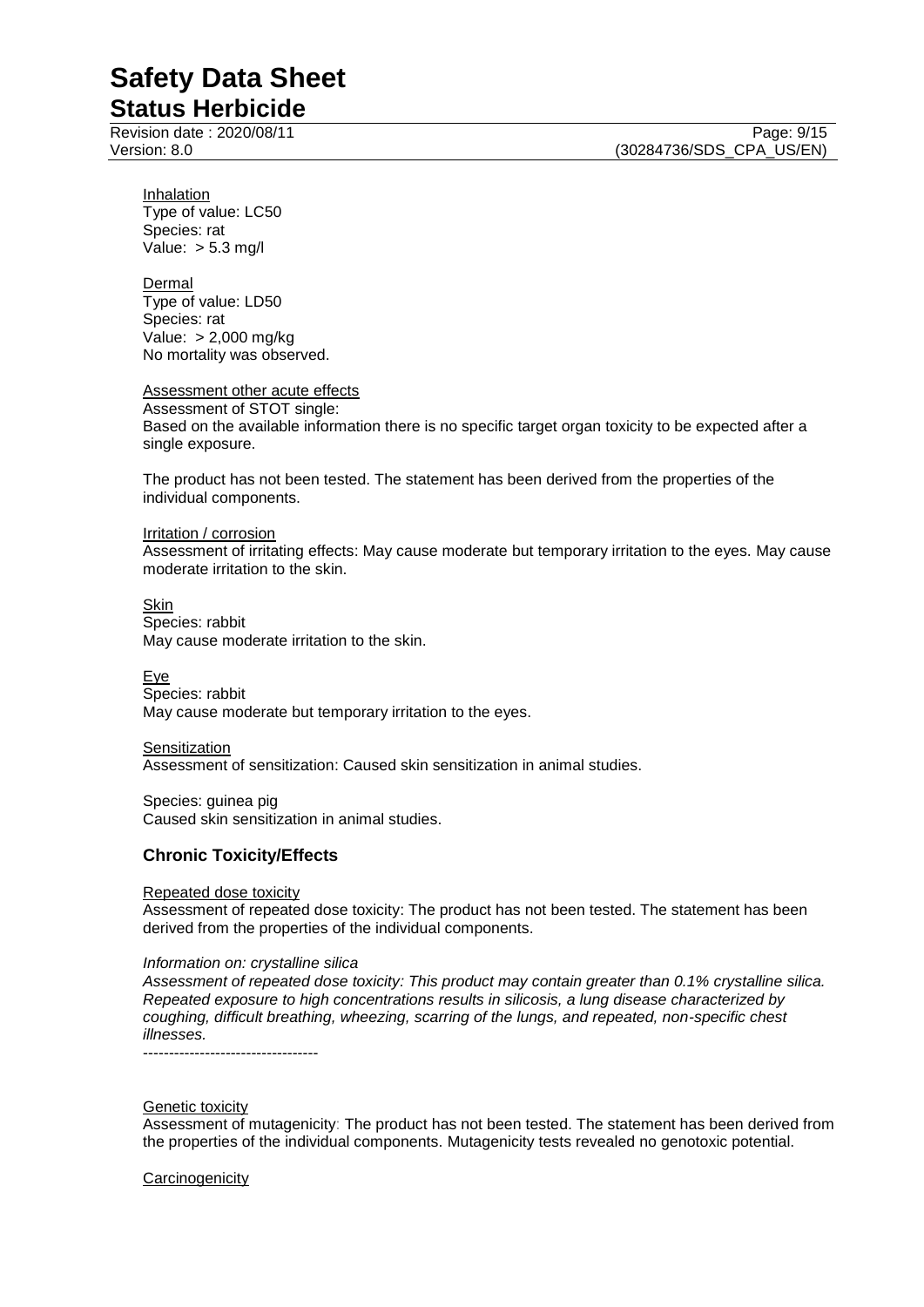### **Status Herbicide** Revision date : 2020/08/11 Page: 10/15<br>Version: 8.0 (30284736/SDS CPA US/EN) (30284736/SDS CPA US/EN)

Assessment of carcinogenicity: The product has not been tested. The statement has been derived from the properties of the individual components.

#### *Information on: Methanol*

*Assessment of carcinogenicity: In long-term studies in rats and mice in which the substance was given by inhalation, a carcinogenic effect was not observed. In long-term animal studies in which the substance was given in the drinking water in high concentrations, a carcinogenic effect was observed. These effects are not relevant to humans at occupational levels of exposure.*

----------------------------------

#### Reproductive toxicity

Assessment of reproduction toxicity: The product has not been tested. The statement has been derived from the properties of the individual components. The results of animal studies gave no indication of a fertility impairing effect.

#### **Teratogenicity**

Assessment of teratogenicity: The product has not been tested. The statement has been derived from the properties of the individual components.

#### *Information on: Methanol*

*Assessment of teratogenicity: Indications of possible developmental toxicity/teratogenicity were seen in animal studies.*

----------------------------------

Other Information Misuse can be harmful to health.

## **12. Ecological Information**

### **Toxicity**

Aquatic toxicity Assessment of aquatic toxicity: There is a high probability that the product is not acutely harmful to fish. Acutely harmful for aquatic invertebrates. Very toxic (acute effect) to aquatic plants.

#### **Toxicity to fish**

*Information on: 3-Pyridinecarboxylic acid, 2-[1-[[[(3,5-difluorophenyl) amino]carbonyl]hydrazono]ethyl]- LC50 (96 h) 106 mg/l, Oncorhynchus mykiss*

*Information on: sodium 3,6-dichloro-o-anisate LC50 (96 h) 135 mg/l, Oncorhynchus mykiss* ----------------------------------

#### Aquatic invertebrates

*Information on: Dicamba EC50 (48 h) > 41 mg/l, Daphnia magna*

*Information on: 3-Pyridinecarboxylic acid, 2-[1-[[[(3,5-difluorophenyl) amino]carbonyl]hydrazono]ethyl]- EC50 (48 h) 15 mg/l, Daphnia magna* ----------------------------------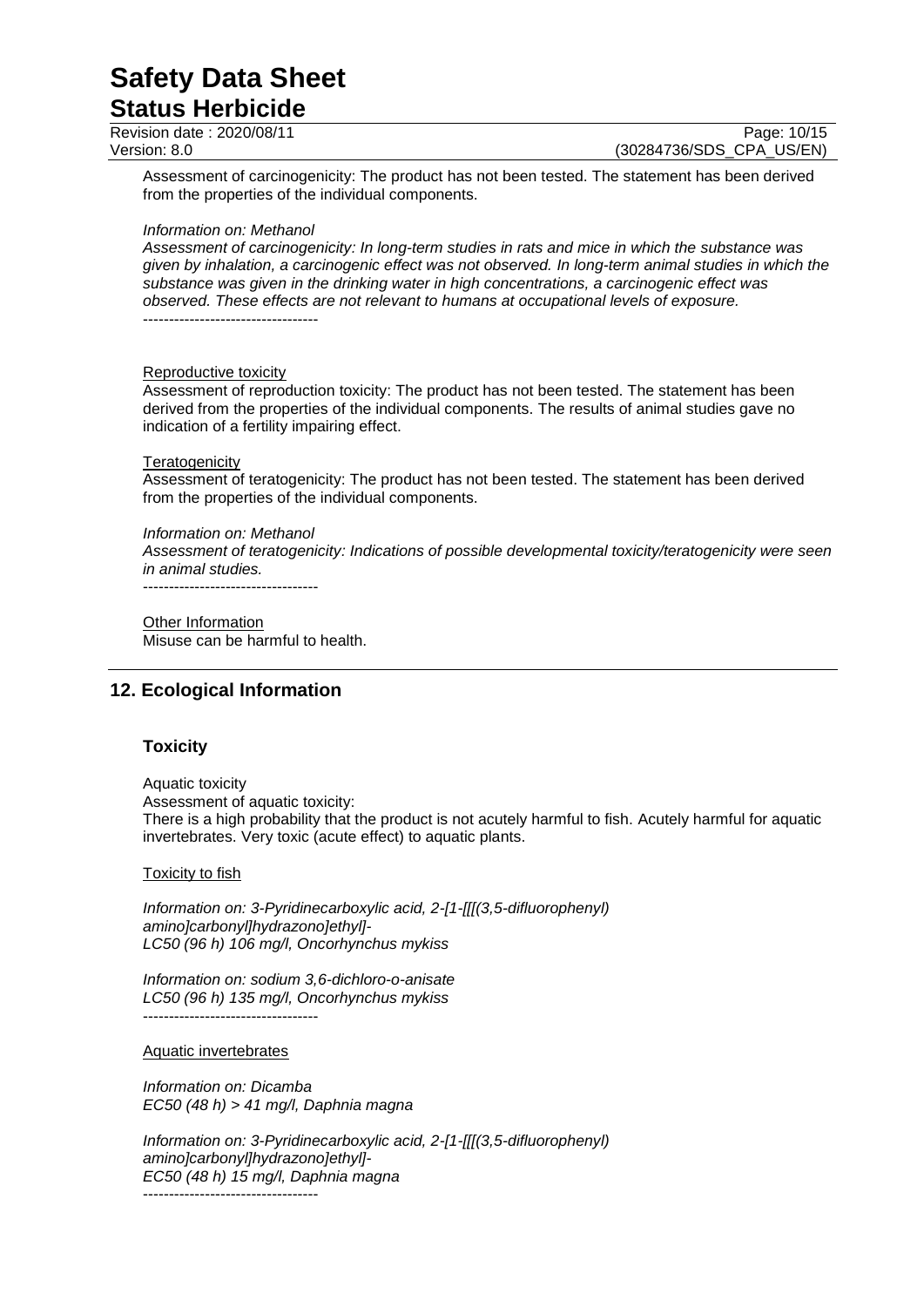## **Status Herbicide**

Aquatic invertebrates

*Information on: sodium 3,6-dichloro-o-anisate EC50 (48 h) 110 mg/l, Daphnia magna*

*Information on: Sodium Diflufenzopyr*

*EC50 (48 h) 15 mg/l, Daphnia magna (Daphnia test acute, static) The statement of the toxic effect relates to the analytically determined concentration. Analogous: Assessment derived from products with similar chemical character. LC50 (96 h) 19 mg/l, Mysidopsis bahia (OPP 72-3 (EPA-Guideline), static) The details of the toxic effect relate to the nominal concentration. Analogous: Assessment derived from products with similar chemical character.*

*Information on: isoxadifen-ethyl LC50 (48 h) > 0.51 mg/l, Daphnia magna (other) The product has low solubility in the test medium. A saturated solution has been tested.* ----------------------------------

Assessment of terrestrial toxicity With high probability not acutely harmful to terrestrial organisms.

Other terrestrial non-mammals

*Information on: Dicamba LD50 216 mg/kg, Colinus virginianus LD50 1,373 mg/kg, Anas platyrhynchos LC50, Colinus virginianus LC50, Anas platyrhynchos LD50 100 ug/bee, Apis mellifera*

*Information on: 3-Pyridinecarboxylic acid, 2-[1-[[[(3,5-difluorophenyl) amino]carbonyl]hydrazono]ethyl]- LD50 > 2,250 mg/kg, Colinus virginianus With high probability not acutely harmful to terrestrial organisms. LC50, Colinus virginianus With high probability not acutely harmful to terrestrial organisms. LC50, Anas platyrhynchos With high probability not acutely harmful to terrestrial organisms. LD50 > 25 ug/bee, Apis mellifera Acutely harmful to honeybees.* ----------------------------------

### **Persistence and degradability**

Assessment biodegradation and elimination (H2O) The product has not been tested. The statement has been derived from the properties of the individual components.

Assessment biodegradation and elimination (H2O)

*Information on: Dicamba-Natrium*

*Information on: Sodium Diflufenzopyr*

*Information on: isoxadifen-ethyl*

*Not readily biodegradable (by OECD criteria). The product has not been tested.*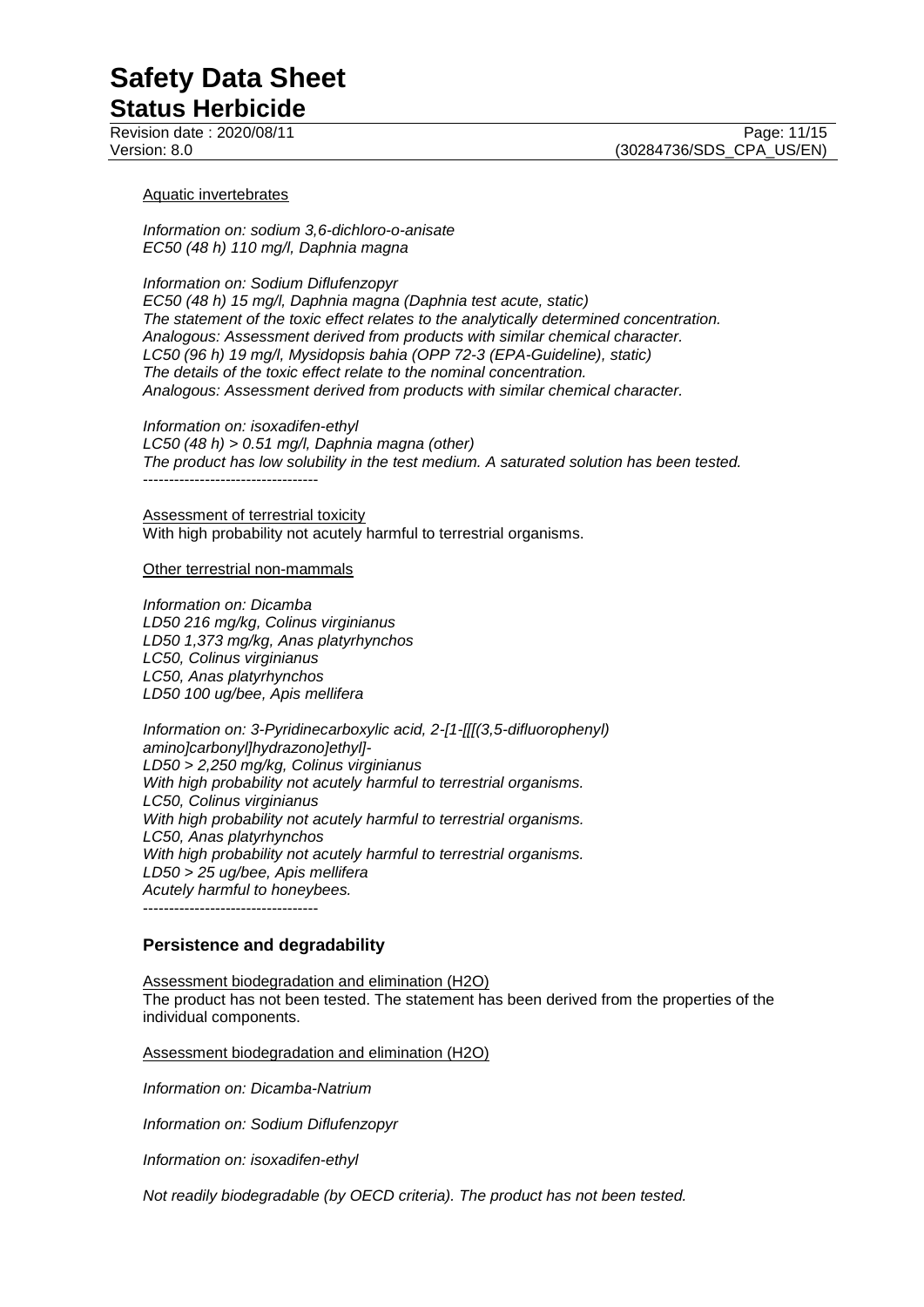**Status Herbicide**

Revision date : 2020/08/11 Page: 12/15<br>Version: 8.0 (30284736/SDS CPA US/EN) (30284736/SDS\_CPA\_US/EN)

----------------------------------

#### **Bioaccumulative potential**

Assessment bioaccumulation potential The product has not been tested. The statement has been derived from the properties of the individual components.

Bioaccumulation potential

*Information on: Sodium salt of dicamba*

*Because of the n-octanol/water distribution coefficient (log Pow) accumulation in organisms is not to be expected.*

*Information on: Sodium Diflufenzopyr*

*Because of the n-octanol/water distribution coefficient (log Pow) accumulation in organisms is not to be expected.*

*Information on: isoxadifen-ethyl*

*Because of the n-octanol/water distribution coefficient (log Pow) accumulation in organisms is possible.*

----------------------------------

#### **Mobility in soil**

Assessment transport between environmental compartments The product has not been tested. The statement has been derived from the properties of the individual components.

*Information on: Sodium salt of dicamba*

*The substance will not evaporate into the atmosphere from the water surface. Following exposure to soil, the product trickles away and can - dependant on degradation - be transported to deeper soil areas with larger water loads.*

*Information on: Sodium Diflufenzopyr*

*The substance will slowly evaporate into the atmosphere from the water surface. Adsorption to solid soil phase is not expected.* ----------------------------------

## **Additional information**

Other ecotoxicological advice: The ecological data given are those of the active ingredient. Do not release untreated into natural waters.

### **13. Disposal considerations**

#### **Waste disposal of substance:**

Pesticide wastes are regulated. Improper disposal of excess pesticide, spray mix or rinsate is a violation of federal law. If pesticide wastes cannot be disposed of according to label instructions, contact the State Pesticide or Environmental Control Agency or the Hazardous Waste representative at the nearest EPA Regional Office for guidance.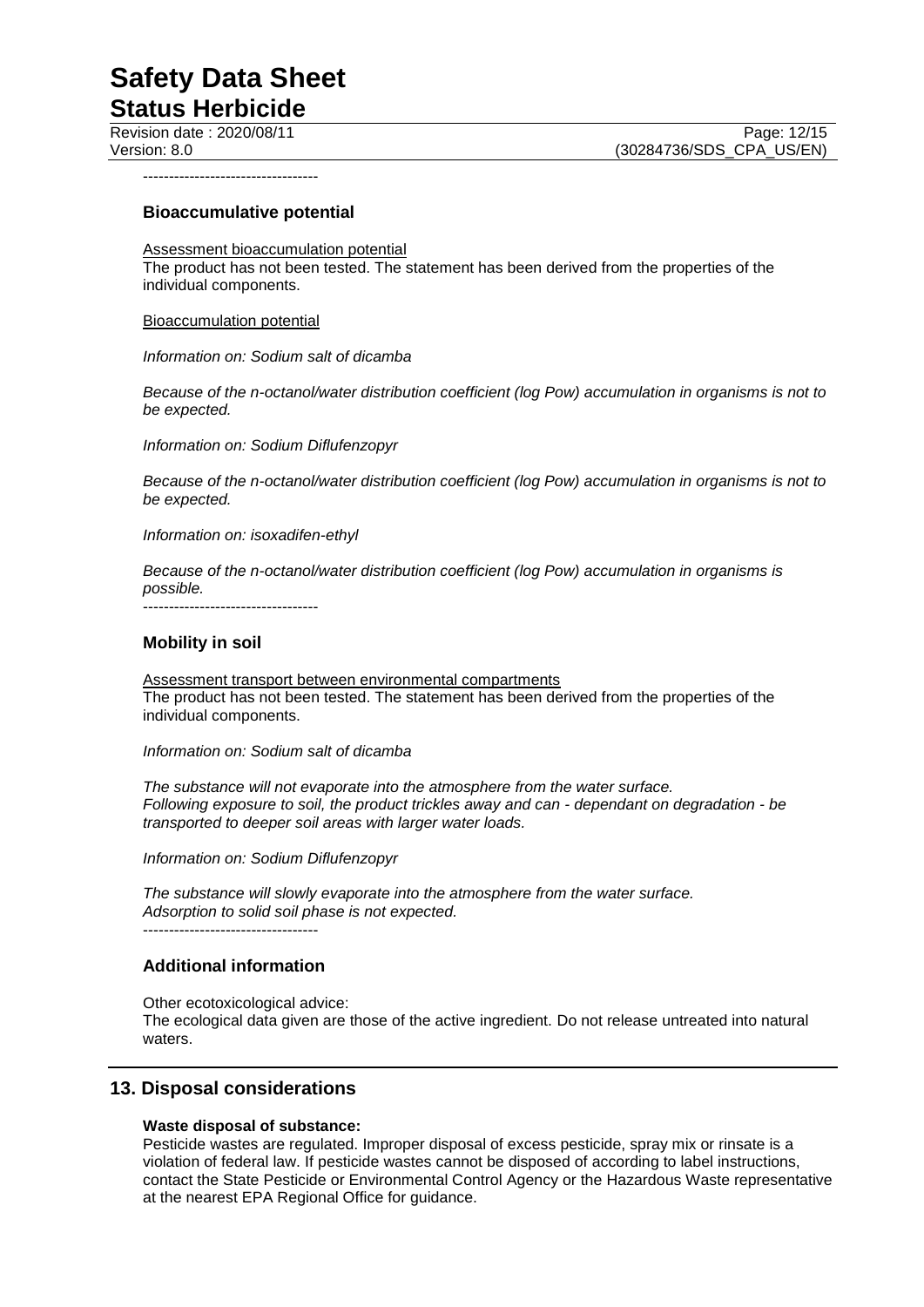## **Status Herbicide**

#### **Container disposal:**

Rinse thoroughly at least three times (triple rinse) in accordance with EPA recommendations. Consult state or local disposal authorities for approved alternative procedures such as container recycling. Recommend crushing, puncturing or other means to prevent unauthorized use of used containers.

## **RCRA:**

This product is not regulated by RCRA.

## **14. Transport Information**

| <b>Land transport</b><br><b>USDOT</b>                                                                                                                                       |                                                                                                                                                     |  |  |
|-----------------------------------------------------------------------------------------------------------------------------------------------------------------------------|-----------------------------------------------------------------------------------------------------------------------------------------------------|--|--|
|                                                                                                                                                                             | Not classified as a dangerous good under transport regulations                                                                                      |  |  |
| Sea transport<br><b>IMDG</b>                                                                                                                                                |                                                                                                                                                     |  |  |
| Hazard class:<br>Packing group:<br>ID number:<br>Hazard label:<br>Marine pollutant:<br>Proper shipping name:                                                                | 9<br>$\mathbf{III}$<br><b>UN 3077</b><br>9, EHSM<br><b>YES</b><br>ENVIRONMENTALLY HAZARDOUS SUBSTANCE, SOLID, N.O.S.<br>(contains ISOXADIFEN-ETHYL) |  |  |
| Air transport<br>IATA/ICAO                                                                                                                                                  |                                                                                                                                                     |  |  |
| Hazard class:<br>Packing group:<br>ID number:<br>Hazard label:<br>Proper shipping name:                                                                                     | 9<br>$\mathbf{III}$<br><b>UN 3077</b><br>9, EHSM<br>ENVIRONMENTALLY HAZARDOUS SUBSTANCE, SOLID, N.O.S.<br>(contains ISOXADIFEN-ETHYL)               |  |  |
| <b>Further information</b><br>The following provisions may apply for product in packages containing a net quantity of 5 kg or less<br>ADR, RID, ADN: Special Provision 375; |                                                                                                                                                     |  |  |

IMDG: 2.10.2.7; IATA: A197; TDG: Special Provision 99(2); 49CFR: §171.4 (c) (2).

## **15. Regulatory Information**

#### **Federal Regulations**

## **Registration status:**

TSCA, US released / exempt

Chemical TSCA, US blocked / not listed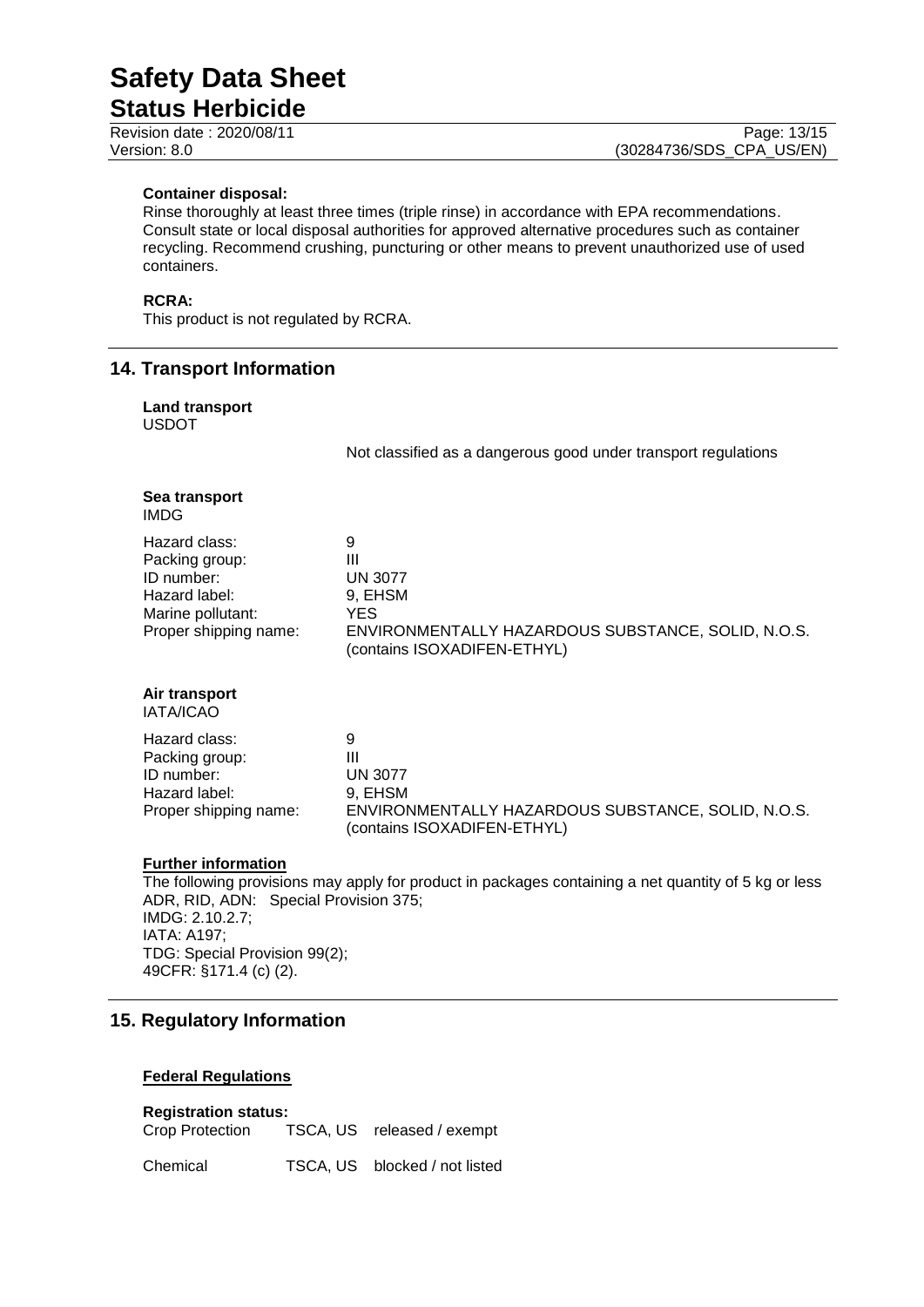## **Status Herbicide**

Revision date : 2020/08/11 Page: 14/15<br>Version: 8.0 (30284736/SDS\_CPA\_US/EN)

(30284736/SDS CPA US/EN)

**EPCRA 311/312 (Hazard categories):** Refer to SDS section 2 for GHS hazard classes applicable for this product.

#### **EPCRA 313:**

| CAS Number | <b>Chemical name</b> |
|------------|----------------------|
| 67-56-1    | Methanol             |
| 1918-00-9  | dicamba              |
|            |                      |

**CERCLA RQ CAS Number Chemical name** 1918-00-9

#### **State regulations**

| <b>State RTK</b> | <b>CAS Number</b> | <b>Chemical name</b> |
|------------------|-------------------|----------------------|
| PА               | 67-56-1           | Methanol             |
|                  | 1918-00-9         | dicamba              |
| MA               | 14464-46-1        | cristobalite         |
|                  | 14808-60-7        | crystalline silica   |

#### **Safe Drinking Water & Toxic Enforcement Act, CA Prop. 65:**

#### **BASF Risk Assessment, CA Prop. 65:**

Based on an evaluation of the product's composition and the use(s), this product does not require a California Proposition 65 Warning.

## **NFPA Hazard codes:**

Reactivity: 1 Special:

### **Labeling requirements under FIFRA**

This chemical is a pesticide product registered by the Environmental Protection Agency and is subject to certain labeling requirements under federal pesticide law. These requirements differ from the classification criteria and hazard information required for safety data sheets, and workplace labels of non-pesticide chemicals. Following is the hazard information as required on the pesticide label.

CAUTION: HARMFUL IF SWALLOWED. May cause moderate but temporary irritation to the eyes. Avoid prolonged and/or repeated contact with the skin. May produce an allergic reaction.

## **16. Other Information**

**SDS Prepared by:**  BASF NA Product Regulations SDS Prepared on: 2020/08/11

We support worldwide Responsible Care® initiatives. We value the health and safety of our employees, customers, suppliers and neighbors, and the protection of the environment. Our commitment to Responsible Care is integral to conducting our business and operating our facilities in a safe and environmentally responsible fashion, supporting our customers and suppliers in ensuring the safe and environmentally sound handling of our products, and minimizing the impact of our operations on society and the environment during production, storage, transport, use and disposal of our products.